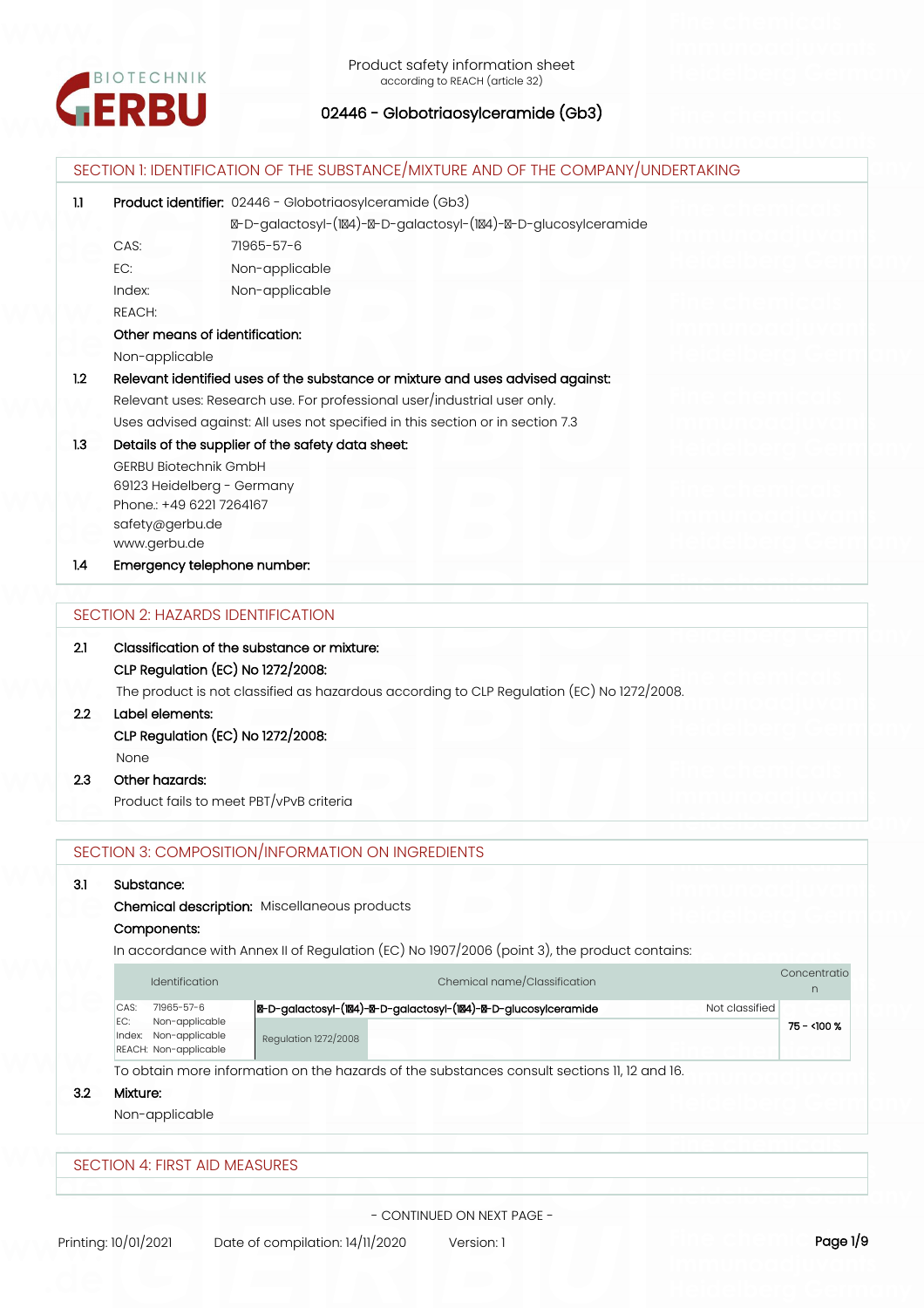

# SECTION 4: FIRST AID MEASURES (continued) **4.1 Description of first aid measures:** Consult a doctor in case of discomfort showing the SDS for the product. **By inhalation:** In case of symptoms, move the person affected into fresh air. **By skin contact:**

In case of contact it is recommended to clean the affected area thoroughly with water and neutral soap. In case of changes to the skin (stinging, redness, rashes, blisters,…), seek medical advice with this Safety data Sheet

## **By eye contact:**

Rinse with water until the product has been eliminated. In case of problems, consult a doctor showing the SDS for the product.

#### **By ingestion/aspiration:**

In case of consumption in large quantities, it is recommended to seek medical assistance.

**4.2 Most important symptoms and effects, both acute and delayed:**

Acute and delayed effects are indicated in sections 2 and 11.

# **4.3 Indication of any immediate medical attention and special treatment needed:**

Non-applicable

## SECTION 5: FIREFIGHTING MEASURES

## **5.1 Extinguishing media:**

#### **Suitable extinguishing media:**

Product is non-flammable, with a low risk of fire due to the flammabliity characteristics of the product in normal conditions of storage, handling and use. In the case of the existence of sustained combustion as a result of improper handling, storage or use any type of extinguishing agent can be used (ABC Powder, water,...)

### **Unsuitable extinguishing media:**

Non-applicable

## **5.2 Special hazards arising from the substance or mixture:**

Due to its inflammable nature, the product does not present a fire risk under normal conditions of storage, handling and use.

#### **5.3 Advice for firefighters:**

Depending on the magnitude of the fire it may be necessary to use full protective clothing and self-contained breathing apparatus (SCBA). Minimum emergency facilities and equipment should be available (fire blankets, portable first aid kit,...) in accordance with Directive 89/654/EC.

#### **Additional provisions:**

Act in accordance with the Internal Emergency Plan and the Information Sheets on actions to take after an accident or other emergencies. Eliminate all sources of ignition. In case of fire, cool the storage containers and tanks for products susceptible to combustion, explosion or BLEVE as a result of high temperatures. Avoid spillage of the products used to extinguish the fire into an aqueous medium.

## SECTION 6: ACCIDENTAL RELEASE MEASURES

#### **6.1 Personal precautions, protective equipment and emergency procedures:**

Isolate leaks provided that there is no additional risk for the people performing this task.

### **6.2 Environmental precautions:**

This product is not classified as hazardous to the environment. Keep product away from drains, surface and ground water

## **6.3 Methods and material for containment and cleaning up:**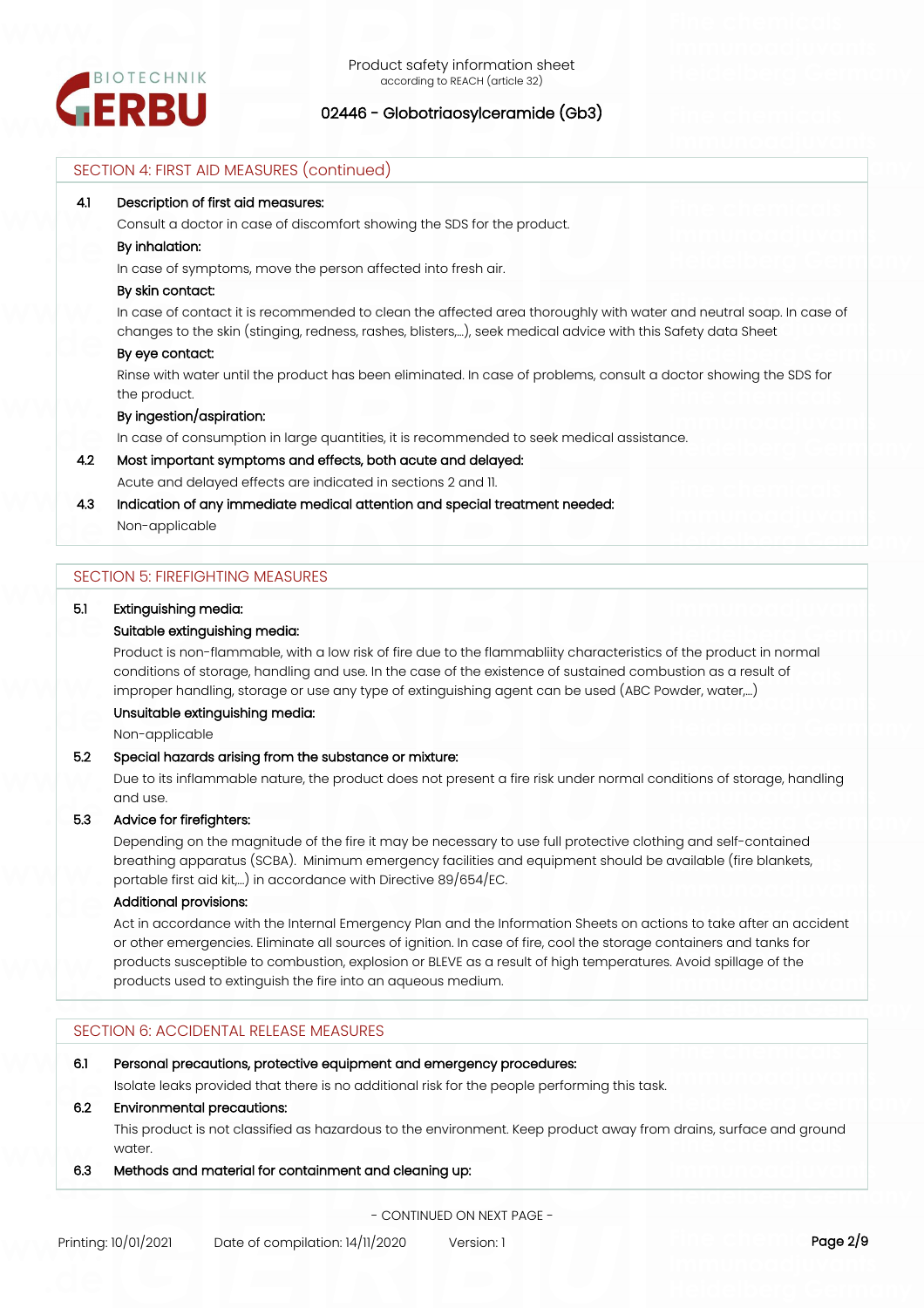

## SECTION 6: ACCIDENTAL RELEASE MEASURES (continued)

It is recommended:

Sweep up and shovel product or collect by other means and place in container for reuse (preferred) or disposal

## **6.4 Reference to other sections:**

See sections 8 and 13.

### SECTION 7' HANDLING AND STORAGE

#### **7.1 Precautions for safe handling:**

A.- Precautions for safe manipulation

Comply with the current legislation concerning the prevention of industrial risks. Keep containers hermetically sealed. Control spills and residues, destroying them with safe methods (section 6). Avoid leakages from the container. Maintain order and cleanliness where dangerous products are used.

B.- Technical recommendations for the prevention of fires and explosions

It is recommended to transfer at a slow speed to avoid the creation of electrostatic charges that could affect flammable products. Consult section 10 for conditions and materials that should be avoided.

- C.- Technical recommendations to prevent ergonomic and toxicological risks
- Do not eat or drink during the process, washing hands afterwards with suitable cleaning products.
- D.- Technical recommendations to prevent environmental risks

It is not necessary to take special measures to prevent environmental risks. For more information see subsection 6.2

## **7.2 Conditions for safe storage, including any incompatibilities:**

A.- Technical measures for storage

Store in a cool, dry, well-ventilated location

B.- General conditions for storage

Avoid sources of heat, radiation, static electricity and contact with food. For additional information see subsection 10.5

#### **7.3 Specific end use(s):**

Except for the instructions already specified it is not necessary to provide any special recommendation regarding the uses of this product.

## SECTION 8: EXPOSURE CONTROLS/PERSONAL PROTECTION

#### **8.1 Control parameters:**

Substances whose occupational exposure limits have to be monitored in the workplace:

Nuisance dust: Inhalable dust 10 mg/m3 // Respirable dust 4 mg/m3

## **DNEL (Workers):**

Non-applicable

## **DNEL (General population):**

Non-applicable

**PNEC:**

Non-applicable

## **8.2 Exposure controls:**

A.- General security and hygiene measures in the work place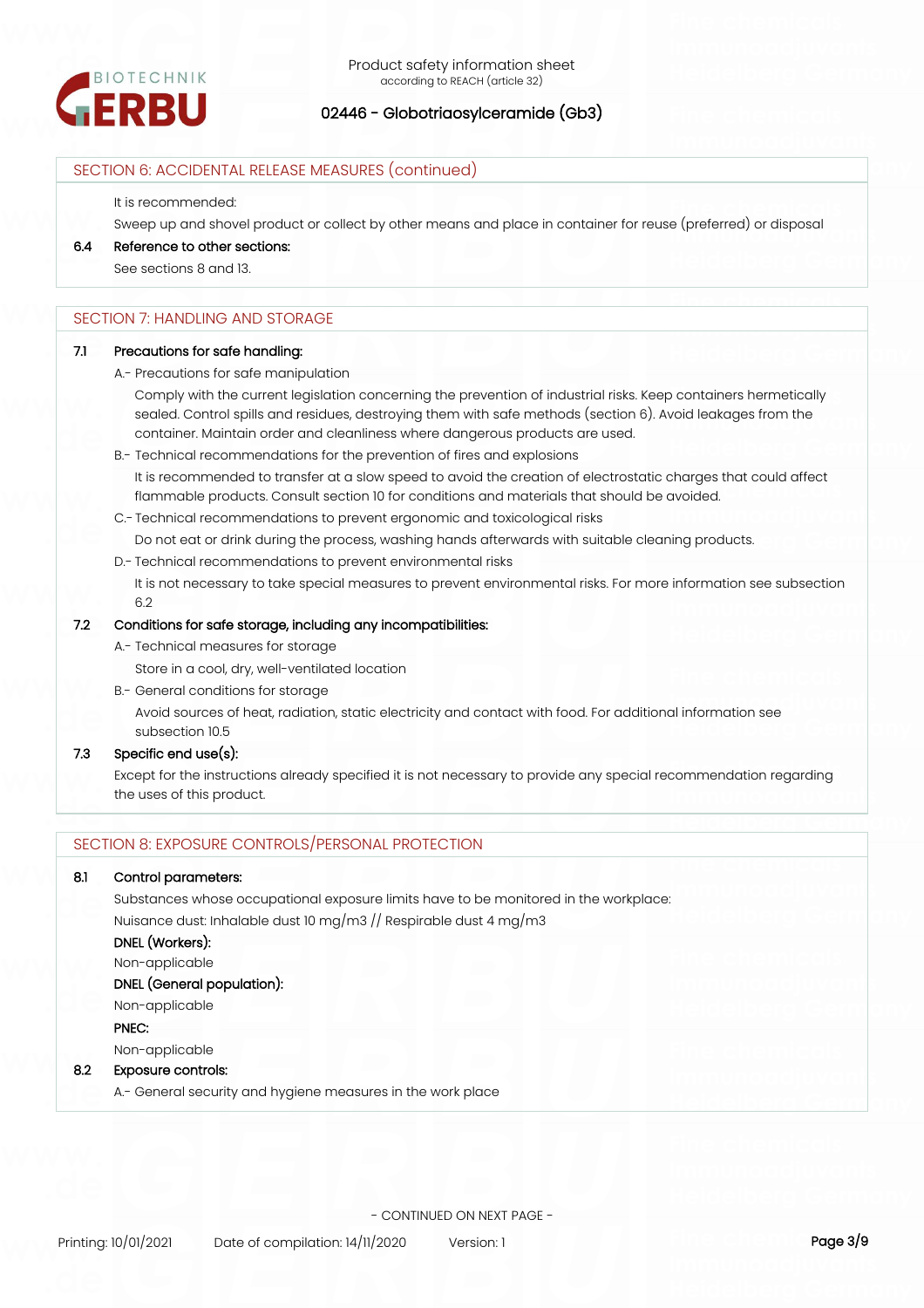

## SECTION 8: EXPOSURE CONTROLS/PERSONAL PROTECTION (continued)

As a preventative measure it is recommended to use basic Personal Protective Equipment, with the corresponding <<CE marking>> in accordance with Regulation (EU) 2016/425. For more information on Personal Protective Equipment (storage, use, cleaning, maintenance, class of protection,…) consult the information leaflet provided by the manufacturer. For more information see subsection 7.1. All information contained herein is a recommendation which needs some specification from the labour risk prevention services as it is not known whether the company has additional measures at its disposal.

#### B.- Respiratory protection

The use of protection equipment will be necessary if a mist forms or if the occupational exposure limits are exceeded.

C.- Specific protection for the hands

Non-applicable

- D.- Ocular and facial protection
- Non-applicable
- E.- Body protection Non-applicable
- F.- Additional emergency measures

It is not necessary to take additional emergency measures.

#### **Environmental exposure controls:**

In accordance with the community legislation for the protection of the environment it is recommended to avoid environmental spillage of both the product and its container. For additional information see subsection 7.1.D

#### **Volatile organic compounds:**

With regard to Directive 2010/75/EU, this product has the following characteristics:

| $V.O.C.$ (Supply):        | 0 % weight                    |
|---------------------------|-------------------------------|
| V.O.C. density at 20 °C:  | 0 kg/m <sup>3</sup> $(0 g/L)$ |
| Average carbon number:    | Non-applicable                |
| Average molecular weight: | Non-applicable                |

## SECTION 9: PHYSICAL AND CHEMICAL PROPERTIES

### **9.1 Information on basic physical and chemical properties:**

For complete information see the product datasheet.

| Appearance:                                                                                        |                  |  |
|----------------------------------------------------------------------------------------------------|------------------|--|
| Physical state at 20 °C:                                                                           | Solid            |  |
| Appearance:                                                                                        | Not available    |  |
| Colour:                                                                                            | Not available    |  |
| Odour:                                                                                             | Not available    |  |
| Odour threshold:                                                                                   | Non-applicable * |  |
| Volatility:                                                                                        |                  |  |
| Boiling point at atmospheric pressure:                                                             | Non-applicable * |  |
| Vapour pressure at 20 °C:                                                                          | Non-applicable * |  |
| Vapour pressure at 50 °C:                                                                          | Non-applicable * |  |
| Evaporation rate at 20 °C:                                                                         | Non-applicable * |  |
| Product description:                                                                               |                  |  |
| Density at 20 °C:                                                                                  | Non-applicable * |  |
| Relative density at 20 °C:                                                                         | Non-applicable * |  |
| *Not relevant due to the nature of the product, not providing information property of its hazards. |                  |  |

- CONTINUED ON NEXT PAGE -

Printing: 10/01/2021 Date of compilation: 14/11/2020 Version: 1 **Page 4/9** Printing: 10/01/2021 **Page 4/9**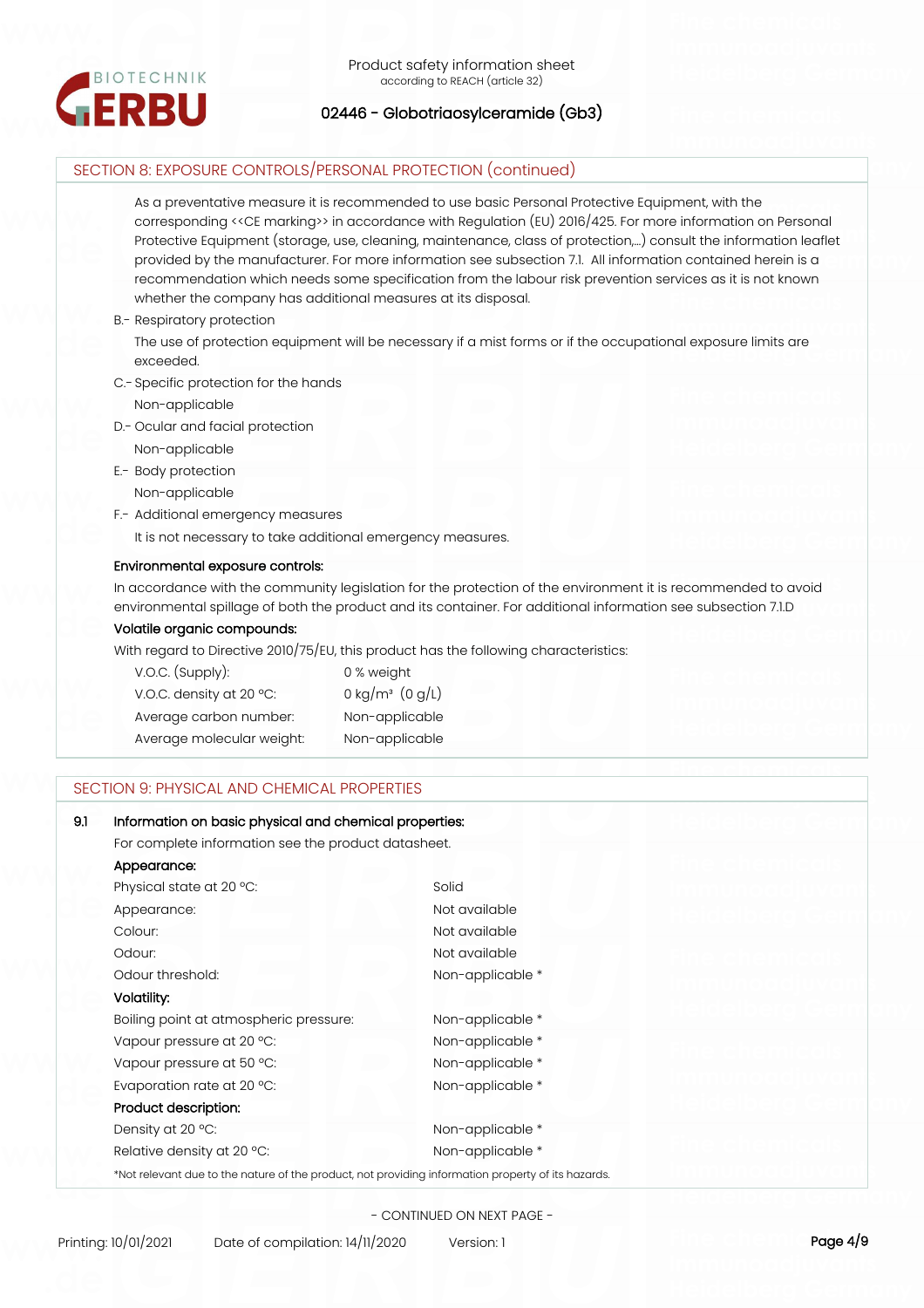

| Dynamic viscosity at 20 °C:                  | Non-applicable *                                                                                   |  |
|----------------------------------------------|----------------------------------------------------------------------------------------------------|--|
| Kinematic viscosity at 20 °C:                | Non-applicable *                                                                                   |  |
| Kinematic viscosity at 40 °C:                | Non-applicable *                                                                                   |  |
| Concentration:                               | Non-applicable *                                                                                   |  |
| pH:                                          | Non-applicable *                                                                                   |  |
| Vapour density at 20 °C:                     | Non-applicable *                                                                                   |  |
| Partition coefficient n-octanol/water 20 °C: | Non-applicable *                                                                                   |  |
| Solubility in water at 20 °C:                |                                                                                                    |  |
| Solubility properties:                       | Non-applicable *                                                                                   |  |
| Decomposition temperature:                   | Non-applicable *                                                                                   |  |
| Melting point/freezing point:                | Non-applicable *                                                                                   |  |
| Explosive properties:                        | Non-applicable *                                                                                   |  |
| Oxidising properties:                        | Non-applicable *                                                                                   |  |
| Flammability:                                |                                                                                                    |  |
| Flash Point:                                 | Non-applicable                                                                                     |  |
| Heat of combustion:                          | Non-applicable *                                                                                   |  |
| Flammability (solid, gas):                   | Non-applicable *                                                                                   |  |
| Autoignition temperature:                    | Non-applicable *                                                                                   |  |
| Lower flammability limit:                    | Non-applicable *                                                                                   |  |
| Upper flammability limit:                    | Non-applicable *                                                                                   |  |
| Explosive:                                   |                                                                                                    |  |
| Lower explosive limit:                       | Non-applicable *                                                                                   |  |
| Upper explosive limit:                       | Non-applicable *                                                                                   |  |
| Other information:<br>9.2                    |                                                                                                    |  |
| Surface tension at 20 °C:                    | Non-applicable *                                                                                   |  |
| Refraction index:                            | Non-applicable *                                                                                   |  |
|                                              | *Not relevant due to the nature of the product, not providing information property of its hazards. |  |
|                                              |                                                                                                    |  |

No hazardous reactions are expected because the product is stable under recommended storage conditions. See section 7.

## **10.2 Chemical stability:**

Chemically stable under the conditions of storage, handling and use.

## **10.3 Possibility of hazardous reactions:**

Under the specified conditions, hazardous reactions that lead to excessive temperatures or pressure are not expected.

#### **10.4 Conditions to avoid:**

Applicable for handling and storage at room temperature:

|      | Shock and friction      | Contact with air | Increase in temperature | Sunlight              | Humidity                         |
|------|-------------------------|------------------|-------------------------|-----------------------|----------------------------------|
|      | Not applicable          | Not applicable   | Not applicable          | Not applicable        | Not applicable                   |
| 10.5 | Incompatible materials: |                  |                         |                       |                                  |
|      | Acids                   | Water            | Oxidising materials     | Combustible materials | <b>Others</b>                    |
|      | Avoid strong acids      | Not applicable   | Not applicable          | Not applicable        | Avoid alkalis or strong<br>bases |

- CONTINUED ON NEXT PAGE -

Printing: 10/01/2021 Date of compilation: 14/11/2020 Version: 1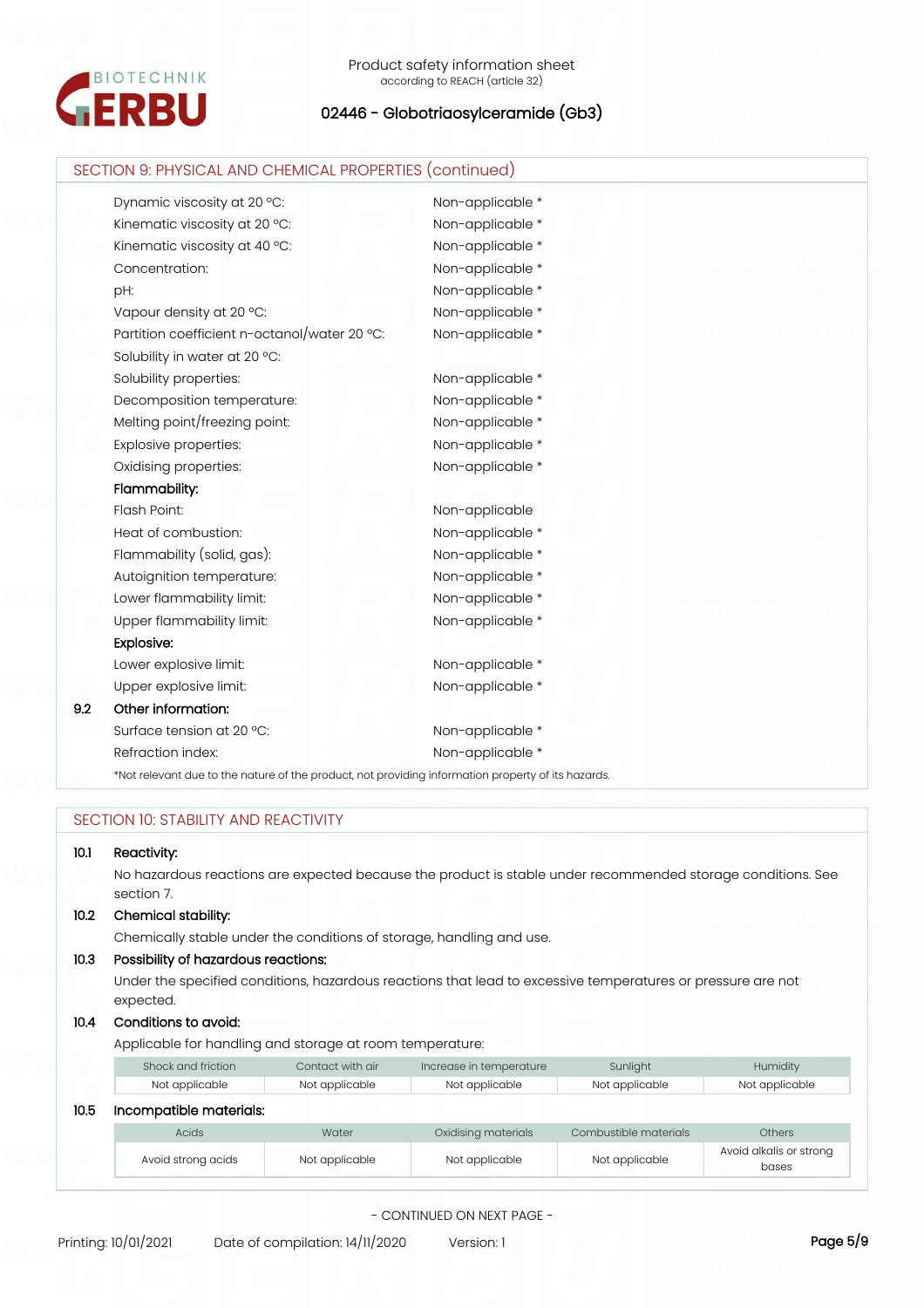

## SECTION 10: STABILITY AND REACTIVITY (continued)

#### **10.6 Hazardous decomposition products:**

See subsection 10.3, 10.4 and 10.5 to find out the specific decomposition products. Depending on the decomposition conditions, complex mixtures of chemical substances can be released: carbon dioxide (CO2), carbon monoxide and other organic compounds.

## SECTION 11: TOXICOLOGICAL INFORMATION

#### **11.1 Information on toxicological effects:**

LD50 oral > 2000 mg/kg (rat)

#### **Dangerous health implications:**

In case of exposure that is repetitive, prolonged or at concentrations higher than the recommended occupational exposure limits, adverse effects on health may result, depending on the means of exposure: A- Ingestion (acute effect):

- Acute toxicity : Based on available data, the classification criteria are not met
- Corrosivity/Irritability: Based on available data, the classification criteria are not met
- B- Inhalation (acute effect):
	- Acute toxicity : Based on available data, the classification criteria are not met
	- Corrosivity/Irritability: Based on available data, the classification criteria are not met
- C- Contact with the skin and the eyes (acute effect):
	- Contact with the skin: Based on available data, the classification criteria are not met
	- Contact with the eyes: Based on available data, the classification criteria are not met
- D- CMR effects (carcinogenicity, mutagenicity and toxicity to reproduction):
	- Carcinogenicity: Based on available data, the classification criteria are not met IARC: Non-applicable
	- Mutagenicity: Based on available data, the classification criteria are not met
	- Reproductive toxicity: Based on available data, the classification criteria are not met
- E- Sensitizing effects:
	- Respiratory: Based on available data, the classification criteria are not met
	- Cutaneous: Based on available data, the classification criteria are not met
- F- Specific target organ toxicity (STOT) single exposure:

Based on available data, the classification criteria are not met

- G- Specific target organ toxicity (STOT)-repeated exposure:
	- Specific target organ toxicity (STOT)-repeated exposure: Based on available data, the classification criteria are not met
	- Skin: Based on available data, the classification criteria are not met
- H- Aspiration hazard:

Based on available data, the classification criteria are not met

#### **Other information:**

Non-applicable

#### **Specific toxicology information on the substances:**

Not available

## SECTION 12: ECOLOGICAL INFORMATION

The experimental information related to the eco-toxicological properties of the product itself is not available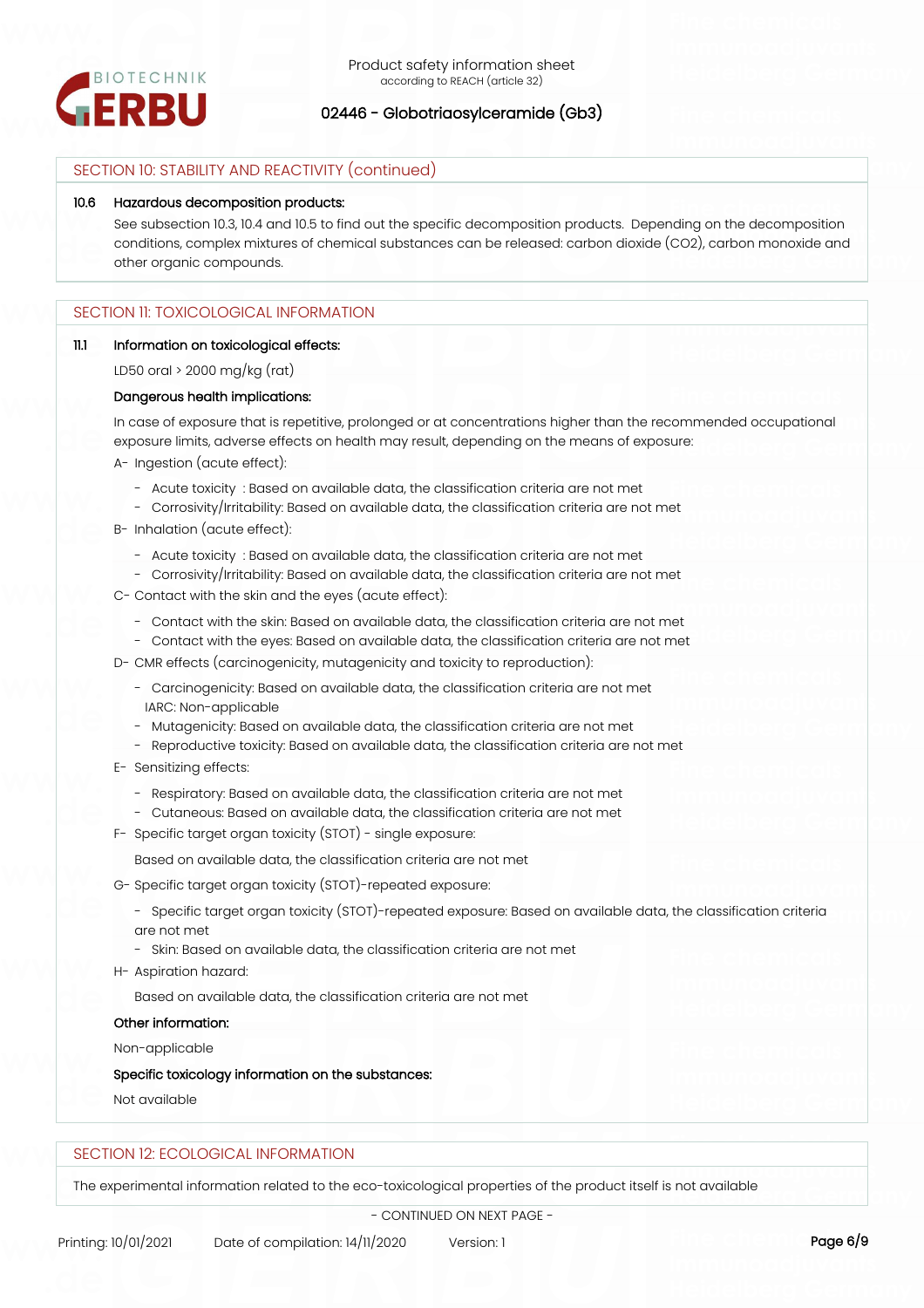

|                   | SECTION 12: ECOLOGICAL INFORMATION (continued) |  |
|-------------------|------------------------------------------------|--|
| 12.1<br>Toxicity: |                                                |  |
|                   | Not available                                  |  |
| 12.2              | Persistence and degradability:                 |  |
|                   | Not available                                  |  |
| 12.3              | Bioaccumulative potential:                     |  |
|                   | Not available                                  |  |
| 12.4              | Mobility in soil:                              |  |
|                   | Not available                                  |  |
| 12.5              | Results of PBT and vPvB assessment:            |  |
|                   | Product fails to meet PBT/vPvB criteria        |  |
| 12.6              | Other adverse effects:                         |  |
|                   | Not described                                  |  |

## SECTION 13: DISPOSAL CONSIDERATIONS

#### **13.1 Waste treatment methods:**

| Code     | <b>Description</b>                                                               | Waste class (Regulation (EU) No<br>1357/2014) |
|----------|----------------------------------------------------------------------------------|-----------------------------------------------|
| 16 05 09 | discarded chemicals other than those mentioned in 16 05 06, 16 05 07 or 16 05 08 | Non dangerous                                 |

### **Type of waste (Regulation (EU) No 1357/2014):**

Non-applicable

### **Waste management (disposal and evaluation):**

Consult the authorized waste service manager on the assessment and disposal operations in accordance with Annex 1 and Annex 2 (Directive 2008/98/EC, The Waste Regulations 2011, 2011 No. 988). As under 15 01 (2014/955/EU) of the code and in case the container has been in direct contact with the product, it will be processed the same way as the actual product. Otherwise, it will be processed as non-dangerous residue. We do not recommended disposal down the drain. See paragraph 6.2.

### **Regulations related to waste management:**

In accordance with Annex II of Regulation (EC) No 1907/2006 (REACH) the community or state provisions related to waste management are stated

Community legislation: Directive 2008/98/EC, 2014/955/EU, Regulation (EU) No 1357/2014

#### SECTION 14: TRANSPORT INFORMATION

This product is not regulated for transport (ADR/RID,IMDG,IATA)

## SECTION 15: REGULATORY INFORMATION

## **15.1 Safety, health and environmental regulations/legislation specific for the substance or mixture:**

Candidate substances for authorisation under the Regulation (EC) No 1907/2006 (REACH): Non-applicable Substances included in Annex XIV of REACH ("Authorisation List") and sunset date: Non-applicable Regulation (EC) No 1005/2009, about substances that deplete the ozone layer: Non-applicable Article 95, REGULATION (EU) No 528/2012: Non-applicable

REGULATION (EU) No 649/2012, in relation to the import and export of hazardous chemical products: Non-applicable **Seveso III:**

Non-applicable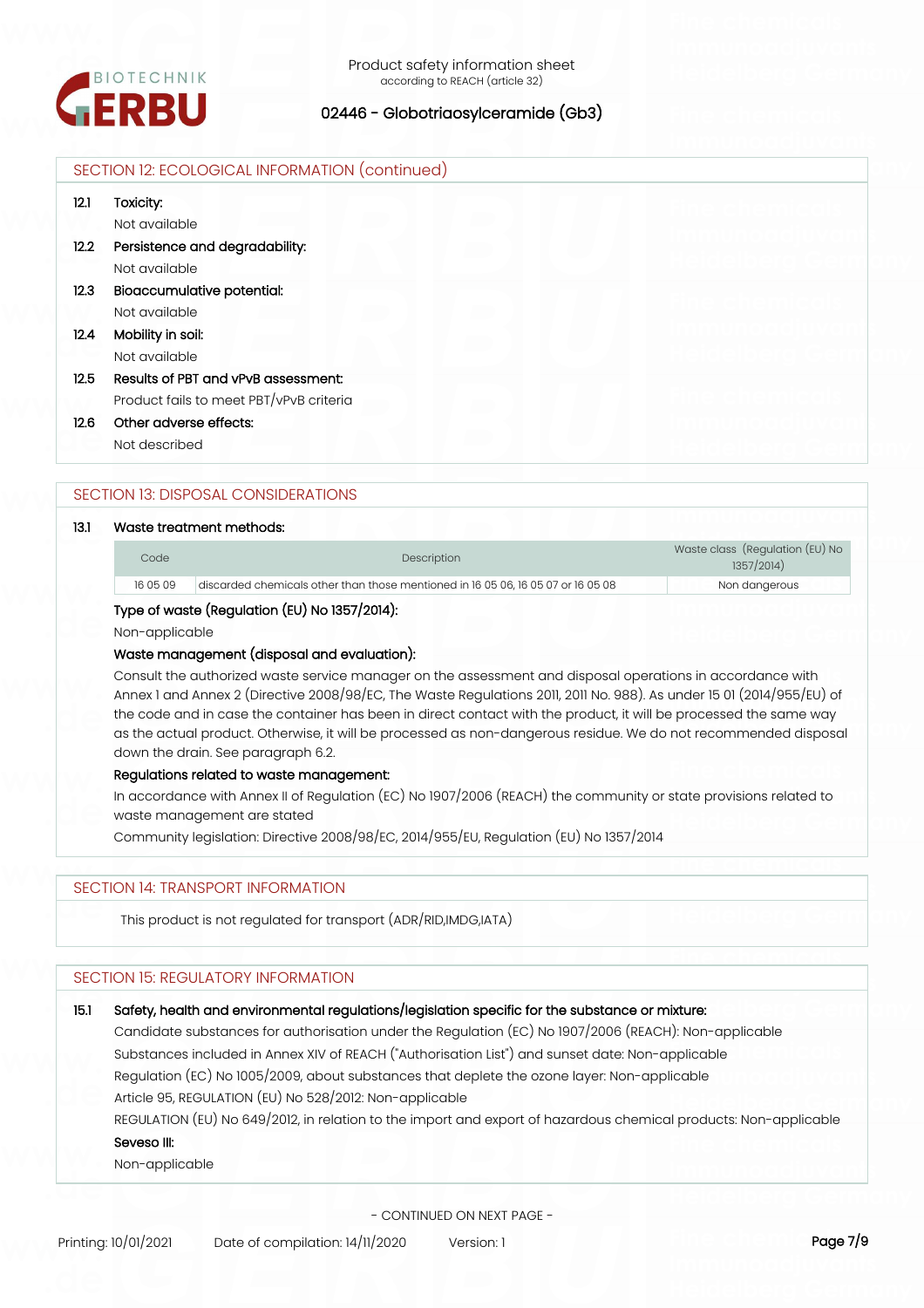

## SECTION 15: REGULATORY INFORMATION (continued)

**Limitations to commercialisation and the use of certain dangerous substances and mixtures (Annex XVII REACH, etc ….):**

Non-applicable

#### **Specific provisions in terms of protecting people or the environment:**

It is recommended to use the information included in this safety data sheet as a basis for conducting workplacespecific risk assessments in order to establish the necessary risk prevention measures for the handling, use, storage and disposal of this product.

## **Other legislation:**

The Carriage of Dangerous Goods and Use of Transportable Pressure Equipment Regulations 2009 (CDG 2009), SI 2009 No 1348

The Carriage of Dangerous Goods and Use of Transportable Pressure Equipment (Amendment) Regulations 2011, 2011 No. 1885

Control of Substances Hazardous to Health Regulations 2002 (as amended)

EH40/2005 Workplace exposure limits

The Waste Regulations 2011, 2011 No. 988

### **15.2 Chemical safety assessment:**

The supplier has not carried out evaluation of chemical safety.

#### SECTION 16: OTHER INFORMATION

#### **Legislation related to safety data sheets:**

This safety data sheet has been designed in accordance with ANNEX II-Guide to the compilation of safety data sheets of Regulation (EC) No 1907/2006 (Regulation (EC) No 2015/830)

#### **Modifications related to the previous Safety Data Sheet which concerns the ways of managing risks.:**

Non-applicable

#### **Texts of the legislative phrases mentioned in section 3:**

The phrases indicated do not refer to the product itself; they are present merely for informative purposes and refer to the individual components which appear in section 3

#### **CLP Regulation (EC) No 1272/2008:**

Non-applicable

#### **Advice related to training:**

Minimal training is recommended in order to prevent industrial risks for staff using this product and to facilitate their comprehension and interpretation of this safety data sheet, as well as the label on the product.

### **Principal bibliographical sources:**

http://echa.europa.eu

## http://eur-lex.europa.eu

#### **Abbreviations and acronyms:**

ADR: European agreement concerning the international carriage of dangerous goods by road IMDG: International maritime dangerous goods code

IATA: International Air Transport Association

ICAO: International Civil Aviation Organisation

COD: Chemical Oxygen Demand

- BOD5: 5-day biochemical oxygen demand
- BCF: Bioconcentration factor
- LD50: Lethal Dose 50
- LC50: Lethal Concentration 50
- EC50: Effective concentration 50
- Log-POW: Octanol-water partition coefficient

Koc: Partition coefficient of organic carbon

- CONTINUED ON NEXT PAGE -

Printing: 10/01/2021 Date of compilation: 14/11/2020 Version: 1 **Page 8/9**